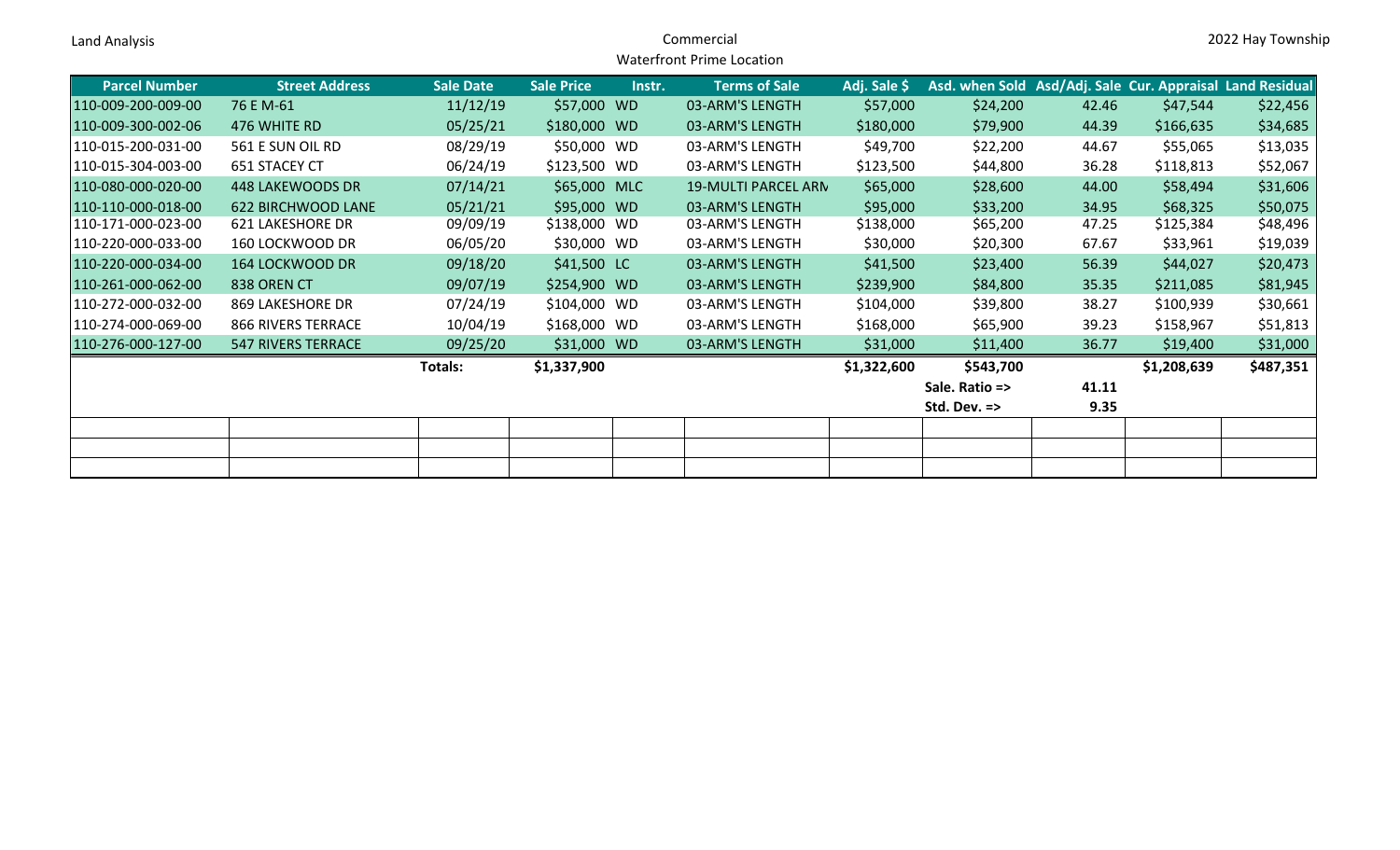| Land Analysis                                             |                     |                    |                  |                    | Commercial                       |                     |        |                                  |                            | 2022 Hay Township |
|-----------------------------------------------------------|---------------------|--------------------|------------------|--------------------|----------------------------------|---------------------|--------|----------------------------------|----------------------------|-------------------|
|                                                           |                     |                    |                  |                    | <b>Waterfront Prime Location</b> |                     |        |                                  |                            |                   |
| <b>Est. Land Value</b>                                    | <b>Effec. Front</b> | Depth <sup>1</sup> | <b>Net Acres</b> | <b>Total Acres</b> | <b>Dollars/FF</b>                | <b>Dollars/Acre</b> |        | <b>Dollars/SqFt Actual Front</b> | <b>ECF Area</b> Liber/Page |                   |
| \$13,000                                                  | 50.0                | 196.0              | 0.23             | 0.23               | \$449                            | \$99,804            | \$2.29 | 50.00                            | 4500 1167/514              |                   |
| \$21,320                                                  | 82.0                | 355.9              | 0.67             | 0.67               | \$423                            | \$51,769            | \$1.19 | 82.00                            | 4500 1212/327              |                   |
| \$18,400                                                  | 40.0                | 275.0              | 0.25             | 0.25               | \$326                            | \$51,522            | \$1.18 | 40.00                            | 4500 1161/643              |                   |
| \$47,380                                                  | 103.0               | 225.0              | 0.53             | 0.53               | \$506                            | \$97,870            | \$2.25 | 103.00                           | 4500 1156/282              |                   |
| \$25,100                                                  | 100.0               | 169.0              | 0.19             | 0.08               | \$316                            | \$162,918           | \$3.74 | 100.00                           | 4500 1217/193              |                   |
| \$23,400                                                  | 90.0                | 292.0              | 0.60             | 0.60               | \$556                            | \$83,043            | \$1.91 | 90.00                            | 4500 1212/931              |                   |
| \$35,880                                                  | 120.0               | 210.0              | 0.58             | 0.58               | \$404                            | \$83,758            | \$1.92 | 120.00                           | 4500 1162/276              |                   |
| \$23,000                                                  | 50.0                | 130.0              | 0.15             | 0.15               | \$381                            | \$127,779           | \$2.93 | 50.00                            | 4500 1180/518              |                   |
| \$23,000                                                  | 50.0                | 130.0              | 0.15             | 0.15               | \$409                            | \$137,403           | \$3.15 | 50.00                            | 4500 1189/448              |                   |
| \$53,130                                                  | 165.0               | 201.0              | 0.76             | 0.76               | \$497                            | \$107,681           | \$2.47 | 165.00                           | 4500 1162/434              |                   |
| \$27,600                                                  | 60.0                | 162.6              | 0.22             | 0.22               | \$511                            | \$136,879           | \$3.14 | 60.00                            | 4500 1158/491              |                   |
| \$42,780                                                  | 93.0                | 242.0              | 0.52             | 0.52               | \$557                            | \$100,219           | \$2.30 | 93.00                            | 4500 1164/974              |                   |
| \$16,900                                                  | 65.0                | 161.0              | 0.24             | 0.24               | \$477                            | \$129,167           | \$2.97 | 65.00                            | 4500 1190/83               |                   |
| \$370,890                                                 | 1,068.0             |                    | 5.10             | 4.98               |                                  |                     |        |                                  |                            |                   |
| Average                                                   |                     |                    | Average          |                    |                                  | Average             |        |                                  |                            |                   |
| per FF=>                                                  | \$456               |                    | per Net Acre=>   | 95,634.03          |                                  | per SqFt=>          | \$2.20 |                                  |                            |                   |
| Used \$450/ff                                             |                     |                    |                  |                    |                                  |                     |        |                                  |                            |                   |
| There were no commercial waterfront sales in the township |                     |                    |                  |                    |                                  |                     |        |                                  |                            |                   |
| Used residential waterfront sales                         |                     |                    |                  |                    |                                  |                     |        |                                  |                            |                   |